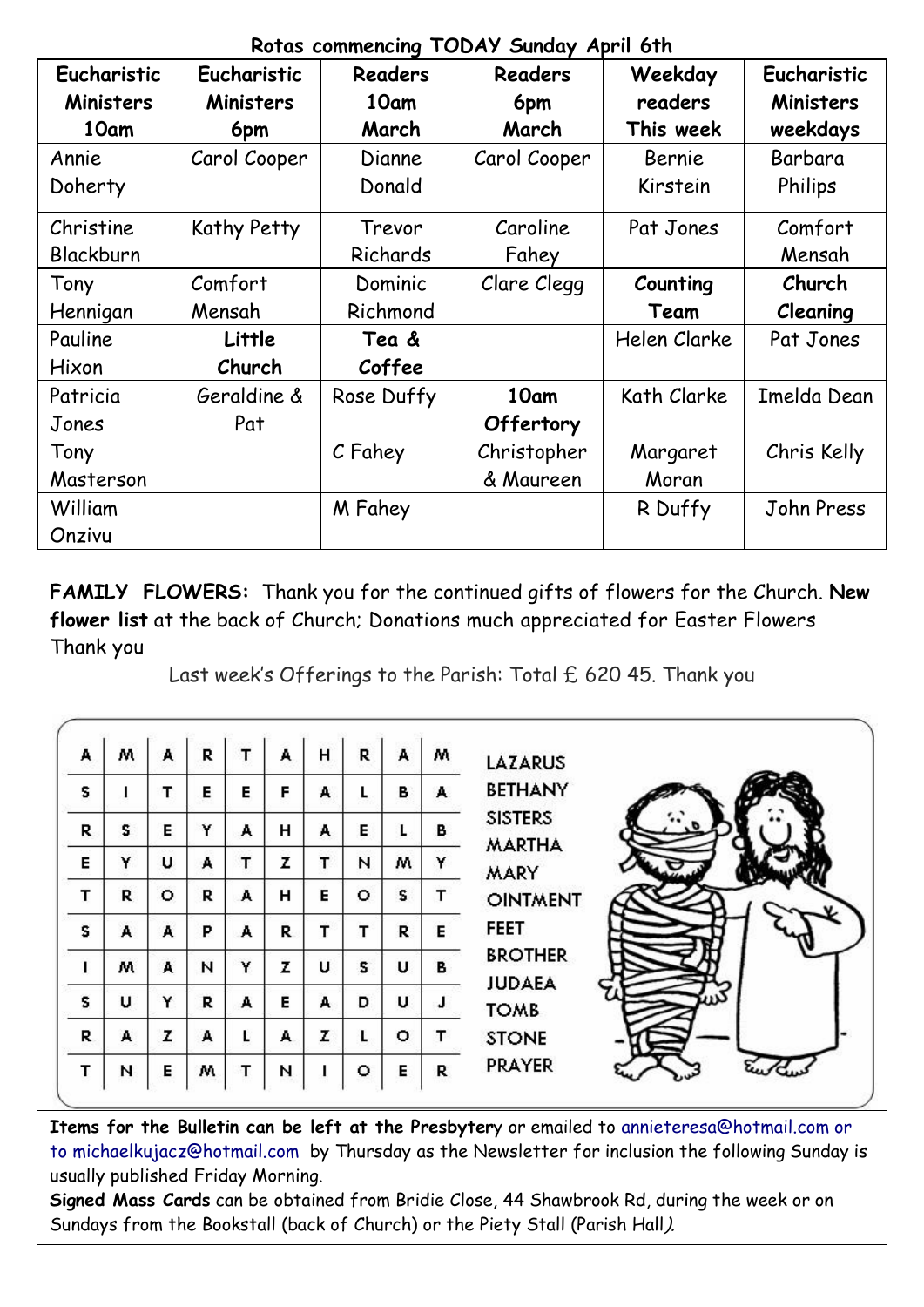

## ST. BERNARD'S PARISH NEWSLETTER Fifth Sunday of Lent

## **Sunday 6 th April 2014**



**Parish Priest** Mgr. Michael J Kujacz: Assistant Fr. Michael Job **Address** St. Bernard's R C Church, Burnage Lane, Manchester M19 1DR **Telephone**0161 432 3628 **Website** [http://stbernards-burnage.homeip.net](http://stbernards-burnage.homeip.net/)

5 th Lent MASS 7/ Creed 12 Apostles; Sunday P.170 Eucharistic Prayer 3 (p28) Hymns 293, 585, 183, 349, 672

## **I am the resurrection and the life**



Trusting in God is at the heart of Celebrations today: so often in relationships when things go wrong it is because trust is broken. That is probably why people can find it difficult to the place their trust in someone, or in an institution or in a tradition. Perhaps the reason is that over the years we have developed a sense of fear and mistrust, at times we don't even trust ourselves! Jesus assures us today to trust in him, he will

always be faithful no matter the messy our lives have become. In fact in an ever changing world he is the one constant; and when the world fails us he is always there to help us to pick up the pieces. And when we seem to be running out of days he promises us new life. As we move into old Passiontide, has your Lenten journey led you to trust the Lord more? There is still time, he is patient and willing, and no matter how much we stink of sin, wants to bring us out of darkness into new life, just as we see with Lazarus today.

On Thursday we hope to be able to appoint a new Headteacher for our School, nothing is certain as yet, but we need a person who will bring out the best both from pupils and staff alike. Could you please spare a prayer and if possible why not come to Mass on Thursday as we begin the process. Whoever is appointed has a very hard act to follow in Mr Gallagher.

It's the last of our early morning Masses this Friday, thank you to all who have come: why not join with us this Friday as we begin our journey through Holy Week? Many thanks for all you do. God Bless mjk

**Pope Francis Tweet**; We live in a society that leaves no room for God; day by day this numbs our hearts.

*2014 Year of Our Parish*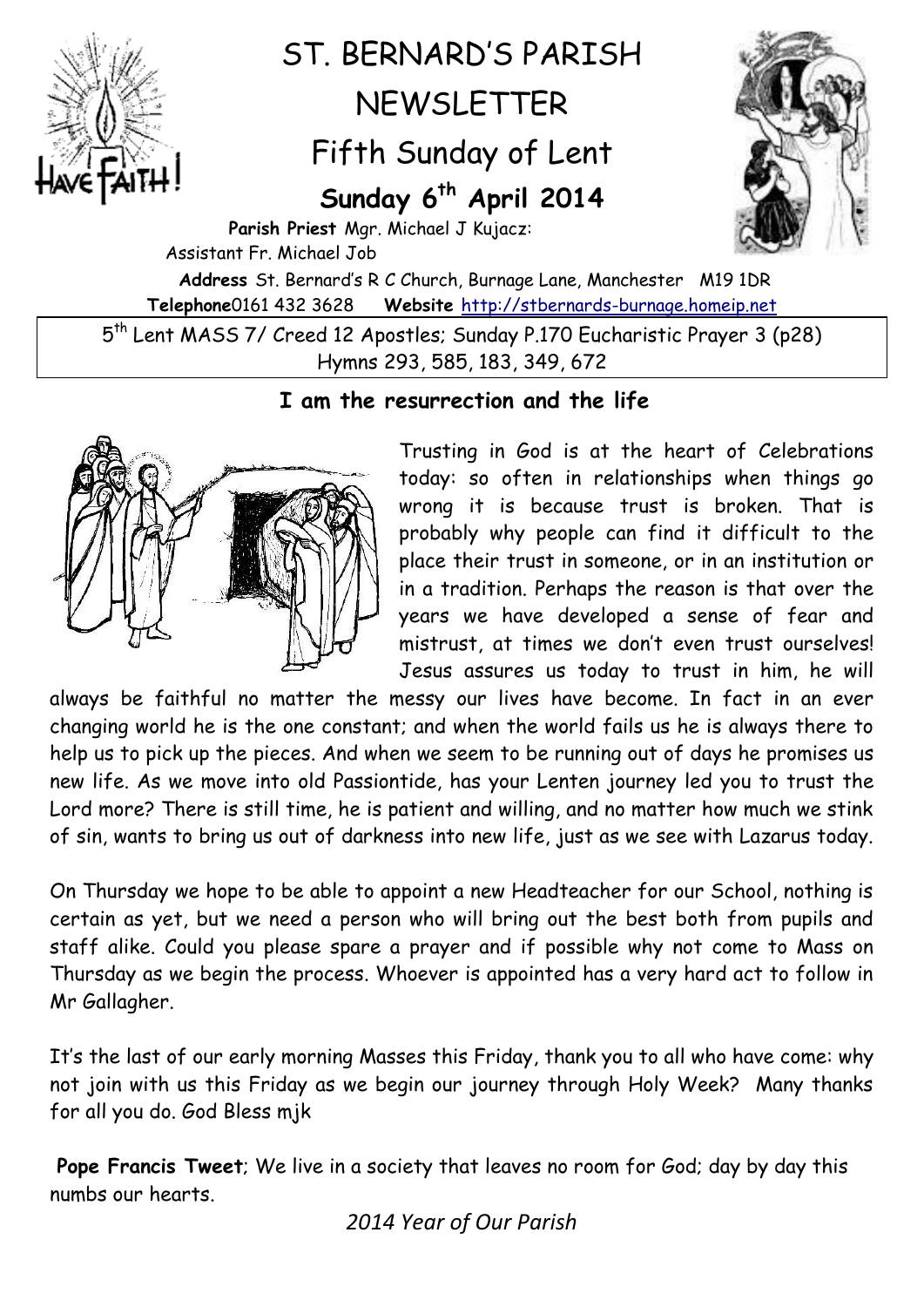## THE HOLY FATHER'S INTENTIONS (April)

**Universal:** Ecology and Justice. That governments may foster the protection of creation and the just distribution of natural resources.

**For Evangelization:** Hope for the Sick. That the Risen Lord may fill with hope the hearts of those who are being tested by pain and sickness.

| Sunday                   | 6 <sup>th</sup> April             | 3rd Sunday of | 10.00am         | Mass         |
|--------------------------|-----------------------------------|---------------|-----------------|--------------|
|                          | Short                             | Lent          | 6.00pm          |              |
|                          | <b>Stations</b>                   | Of the Cross  | after 10am Mass |              |
| Monday                   | 7 <sup>th</sup> April             | Mass of Lent  | 9-30am          | Mass         |
| St. John                 |                                   |               |                 |              |
| Baptiste de la<br>Salle  |                                   |               |                 |              |
| Tuesday                  | $8^{th}$ April                    | Mass of Lent  | $6-7$ pm        | Exposition & |
|                          |                                   |               |                 | Confessions  |
|                          |                                   |               | 7pm             | Mass         |
| Wednesday                | $\overline{9^{th}}$ April         | Mass of Lent  | $9-30$ am       | Mass         |
| Thursday                 | $10^{th}$ April                   | Mass of Lent  | $9-30$ am       | Mass         |
| Friday<br>St. Stanislaus | 11 <sup>th</sup> April            | Mass of Lent  | $6 - 30$ am     | Mass         |
|                          |                                   | (St. Mary's)  | (12 Noon)       | Mass         |
| Saturday                 | $\overline{1}2^{\text{th}}$ April | Mass of Lent  | 11-12noon       | Exposition & |
|                          |                                   |               |                 | Confessions  |
|                          |                                   |               | 12 Noon         | Mass         |
| Sunday                   | $\overline{1}3^{\text{th}}$ April | Palm Sunday   | 10.00am         | Mass         |
| <b>HOLY WEEK</b>         |                                   |               | 6.00pm          |              |
|                          | <b>Stations</b>                   | Of the Cross  | 4pm             |              |

**+ Don't Forget 10 minute Stations of the Cross each week day after Mass +**

**Masses received this week:** Special Intentions, Tommy Kelly, Emily Kelly, Joseph Cahill, In hon of Our Lady, Paddy Healey, Martin McGarry, Simon Kelly, Eileen McMahon.

**Sick;** please commend to your prayers the sick and housebound of the Parish especially, Maximus John Paul Payne(baby), Daniel, Martin, Sarah, Fr. Pat Early, Audrey Doona, Mary Duffy, Michael Doyle, Jacob Bannister, Janet Roberts, Simon Kelly, John Doona, Margaret Keable, John Cross, Cissie Corrigan, Ruth Sivori, Pat Preston, Clare Bainbridge, Malcolm Scott, Sheila MacCrimmon, Carolyn Smith, Louis Sivori, Pat Reid, Simon McDermott, Julie Ann Keeney, Stephen Gatley, Kath Rafter, Bernadette Maloney, Margaret Keable, Dena O'Meara, Mary Callaghan, Constance Murphy, Maria Baker, Annie Clarke, John Barnes, Denny McGuigan, Albert Webster Honor